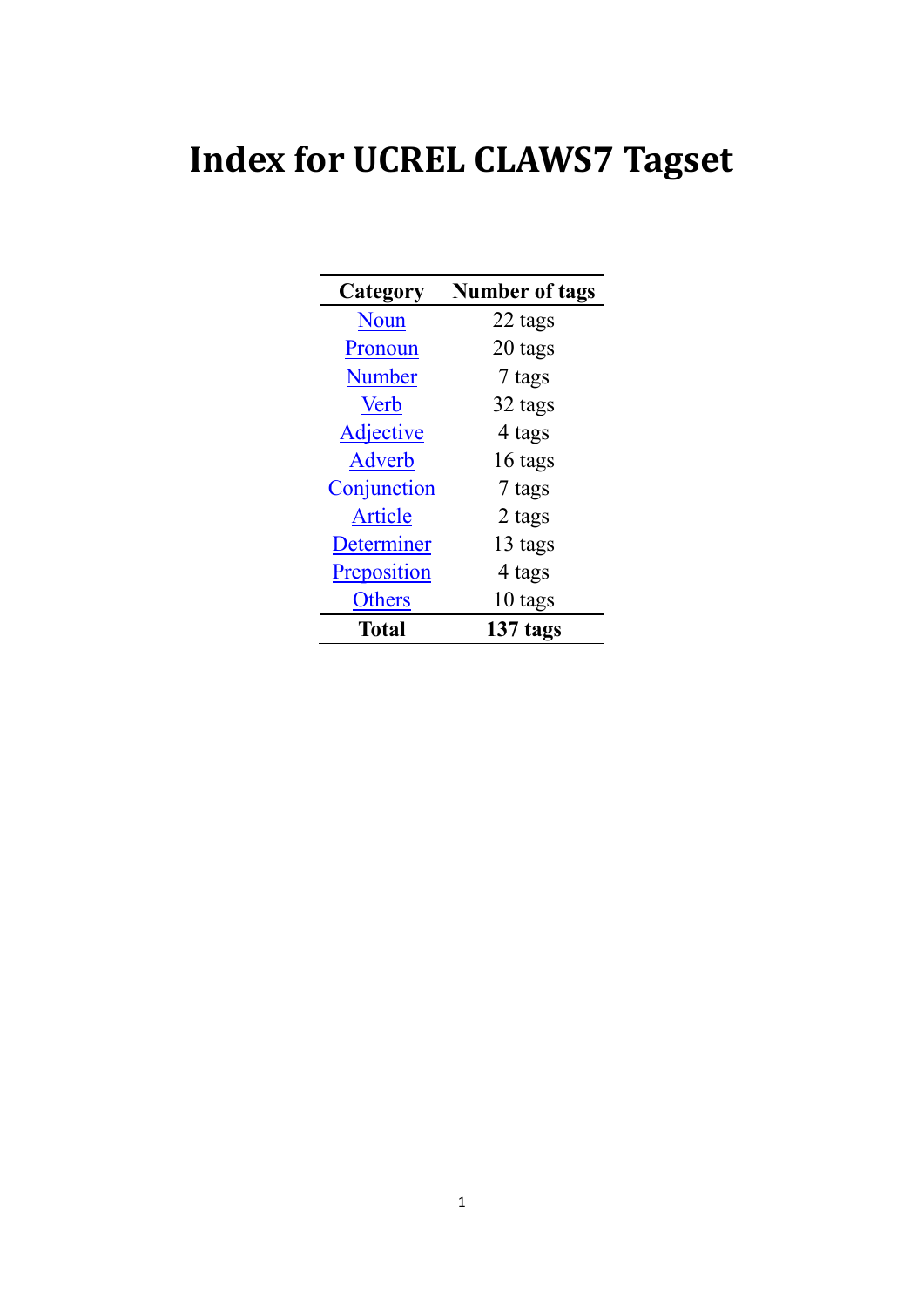<span id="page-1-0"></span>

|                  | <b>Noun</b>                                                     |
|------------------|-----------------------------------------------------------------|
| ND1              | singular noun of direction (e.g. north, southeast)              |
| NN               | common noun, neutral for number (e.g. sheep, cod, headquarters) |
| NN1              | singular common noun (e.g. book, girl)                          |
| NN2              | plural common noun (e.g. books, girls)                          |
| <b>NNA</b>       | following noun of title (e.g. M.A.)                             |
| <b>NNB</b>       | preceding noun of title (e.g. Mr., Prof.)                       |
| NNL1             | singular locative noun (e.g. Island, Street)                    |
| NNL <sub>2</sub> | plural locative noun (e.g. Islands, Streets)                    |
| <b>NNO</b>       | numeral noun, neutral for number (e.g. dozen, hundred)          |
| NNO <sub>2</sub> | numeral noun, plural (e.g. hundreds, thousands)                 |
| NNT1             | temporal noun, singular (e.g. day, week, year)                  |
| NNT <sub>2</sub> | temporal noun, plural (e.g. days, weeks, years)                 |
| <b>NNU</b>       | unit of measurement, neutral for number (e.g. in, cc)           |
| NNU1             | singular unit of measurement (e.g. inch, centimetre)            |
| NNU <sub>2</sub> | plural unit of measurement (e.g. ins., feet)                    |
| <b>NP</b>        | proper noun, neutral for number (e.g. IBM, Andes)               |
| NP1              | singular proper noun (e.g. London, Jane, Frederick)             |
| NP2              | plural proper noun (e.g. Browns, Reagans, Koreas)               |
| NPD1             | singular weekday noun (e.g. Sunday)                             |
| NPD <sub>2</sub> | plural weekday noun (e.g. Sundays)                              |
| NPM1             | singular month noun (e.g. October)                              |
| NPM <sub>2</sub> | plural month noun (e.g. Octobers)                               |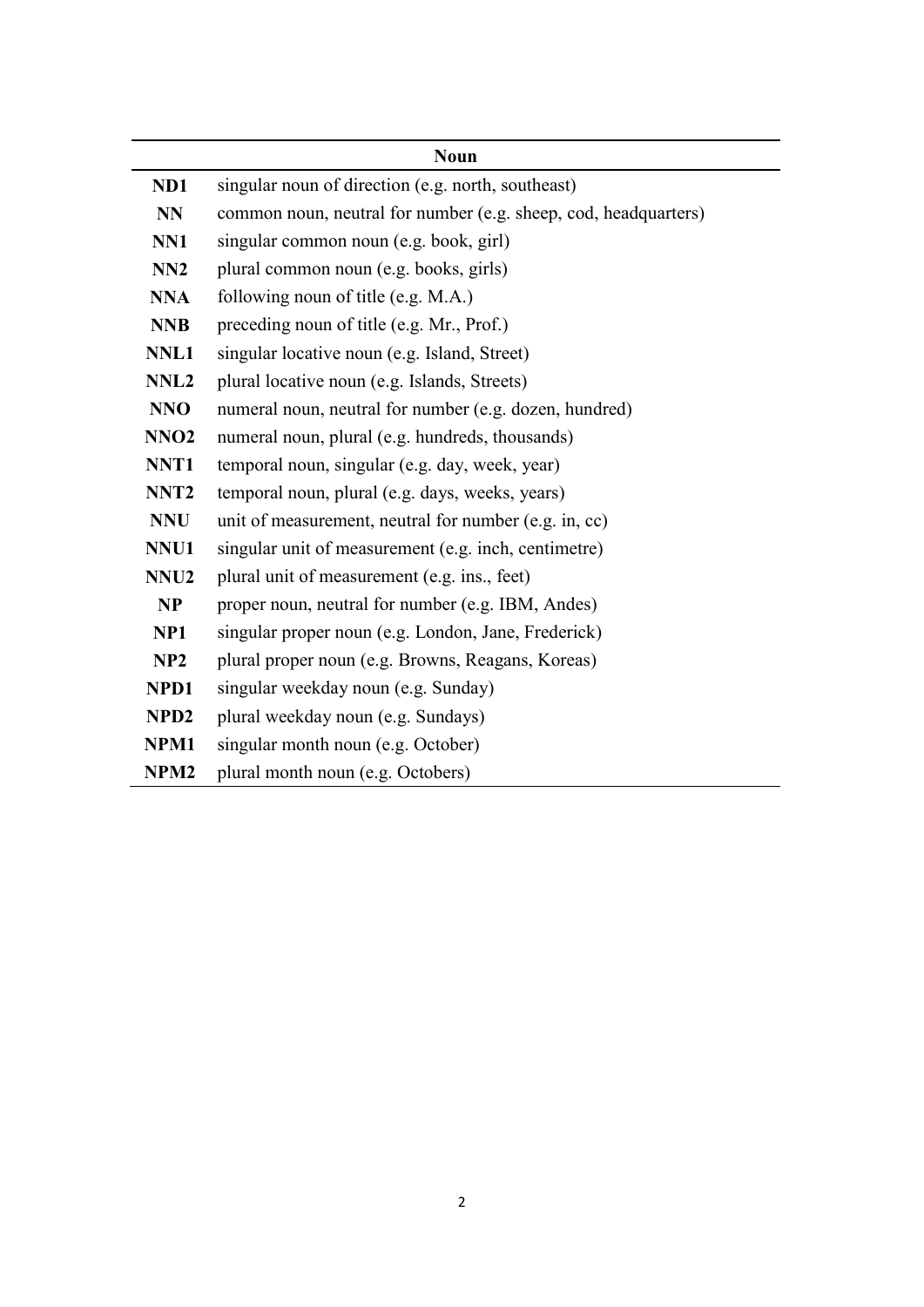<span id="page-2-0"></span>

| Pronoun           |                                                                     |
|-------------------|---------------------------------------------------------------------|
| <b>APPGE</b>      | possessive pronoun, pre-nominal (e.g. my, your, our)                |
| <b>PN</b>         | indefinite pronoun, neutral for number (none)                       |
| PN1               | indefinite pronoun, singular (e.g. anyone, everything, nobody, one) |
| <b>PNQO</b>       | objective wh-pronoun (whom)                                         |
| <b>PNQS</b>       | subjective wh-pronoun (who)                                         |
| <b>PNQV</b>       | wh-ever pronoun (whoever)                                           |
| PNX1              | reflexive indefinite pronoun (oneself)                              |
| <b>PPGE</b>       | nominal possessive personal pronoun (e.g. mine, yours)              |
| PPH1              | 3rd person sing. neuter personal pronoun (it)                       |
| PPHO1             | 3rd person sing. objective personal pronoun (him, her)              |
| PPHO <sub>2</sub> | 3rd person plural objective personal pronoun (them)                 |
| PPHS1             | 3rd person sing. subjective personal pronoun (he, she)              |
| PPHS <sub>2</sub> | 3rd person plural subjective personal pronoun (they)                |
| PPIO1             | 1st person sing. objective personal pronoun (me)                    |
| PPIO <sub>2</sub> | 1st person plural objective personal pronoun (us)                   |
| PPIS1             | 1st person sing. subjective personal pronoun (I)                    |
| PPIS <sub>2</sub> | 1st person plural subjective personal pronoun (we)                  |
| PPX1              | singular reflexive personal pronoun (e.g. yourself, itself)         |
| PPX <sub>2</sub>  | plural reflexive personal pronoun (e.g. yourselves, themselves)     |
| <b>PPY</b>        | 2nd person personal pronoun (you)                                   |

<span id="page-2-1"></span>

| <b>Number</b> |                                                             |
|---------------|-------------------------------------------------------------|
| <b>MC</b>     | cardinal number, neutral for number (two, three)            |
| MC1           | singular cardinal number (one)                              |
| MC2           | plural cardinal number (e.g. sixes, sevens)                 |
| <b>MCGE</b>   | genitive cardinal number, neutral for number (two's, 100's) |
| <b>MCMC</b>   | hyphenated number $(40-50, 1770-1827)$                      |
| <b>MD</b>     | ordinal number (e.g. first, second, next, last)             |
| MF            | fraction, neutral for number (e.g. quarters, two-thirds)    |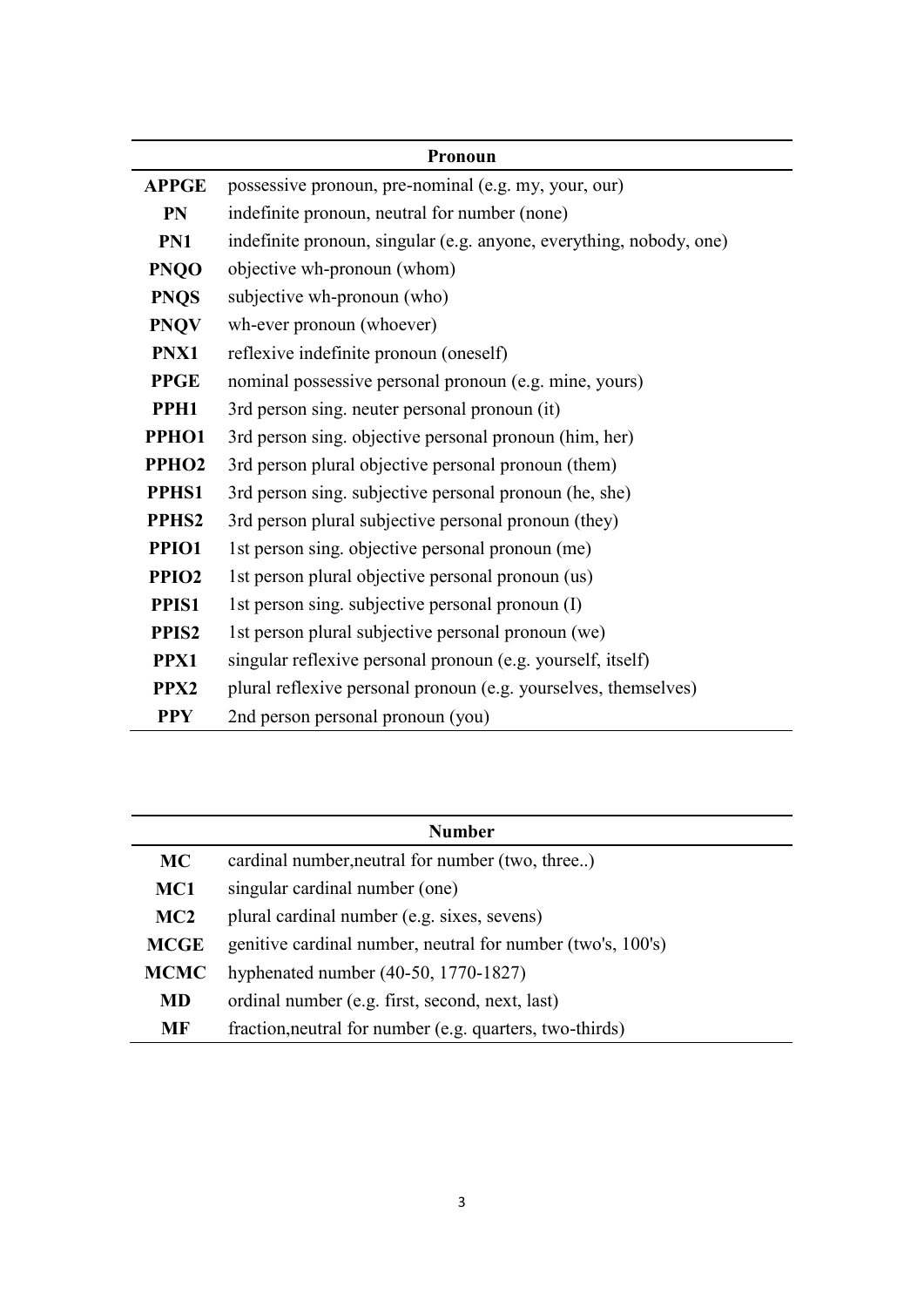<span id="page-3-0"></span>

|                 | <b>Verb</b>                                                |
|-----------------|------------------------------------------------------------|
| <b>TO</b>       | infinitive marker (to)                                     |
| VB <sub>0</sub> | be, base form (finite <i>i.e.</i> imperative, subjunctive) |
| <b>VBDR</b>     | were                                                       |
| <b>VBDZ</b>     | was                                                        |
| <b>VBG</b>      | being                                                      |
| <b>VBI</b>      | be, infinitive (To be or not It will be )                  |
| <b>VBM</b>      | am                                                         |
| <b>VBN</b>      | been                                                       |
| <b>VBR</b>      | are                                                        |
| <b>VBZ</b>      | 1S                                                         |
| VD <sub>0</sub> | do, base form (finite)                                     |
| <b>VDD</b>      | did                                                        |
| <b>VDG</b>      | doing                                                      |
| <b>VDI</b>      | do, infinitive (I may do To do)                            |
| <b>VDN</b>      | done                                                       |
| <b>VDZ</b>      | does                                                       |
| VH <sub>0</sub> | have, base form (finite)                                   |
| <b>VHD</b>      | had (past tense)                                           |
| <b>VHG</b>      | having                                                     |
| <b>VHI</b>      | have, infinitive                                           |
| <b>VHN</b>      | had (past participle)                                      |
| <b>VHZ</b>      | has                                                        |
| <b>VM</b>       | modal auxiliary (can, will, would, etc.)                   |
| VMK             | modal catenative (ought, used)                             |
| VV <sub>0</sub> | base form of lexical verb (e.g. give, work)                |
| VVD             | past tense of lexical verb (e.g. gave, worked)             |
| <b>VVG</b>      | -ing participle of lexical verb (e.g. giving, working)     |
| <b>VVGK</b>     | -ing participle catenative (going in be going to)          |
| <b>VVI</b>      | infinitive (e.g. to give It will work)                     |
| <b>VVN</b>      | past participle of lexical verb (e.g. given, worked)       |
| <b>VVNK</b>     | past participle catenative (e.g. bound in be bound to)     |
| <b>VVZ</b>      | -s form of lexical verb (e.g. gives, works)                |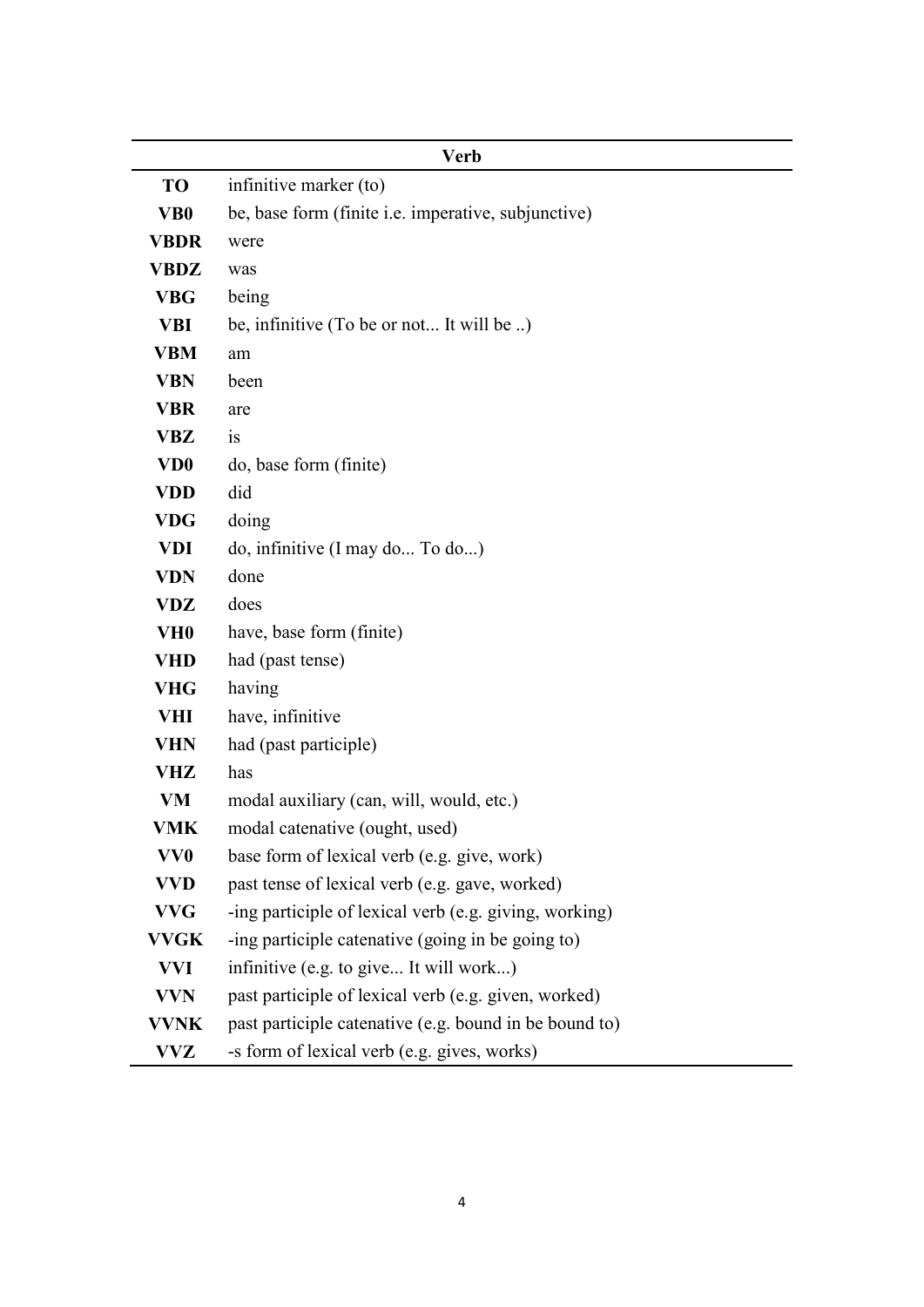<span id="page-4-0"></span>

| <b>Adjective</b> |                                                                     |
|------------------|---------------------------------------------------------------------|
| JJ               | general adjective                                                   |
| <b>JJR</b>       | general comparative adjective (e.g. older, better, stronger)        |
| <b>JJT</b>       | general superlative adjective (e.g. oldest, best, strongest)        |
| JK               | catenative adjective (able in be able to, willing in be willing to) |
|                  |                                                                     |

<span id="page-4-1"></span>

| <b>Adverb</b> |                                                              |
|---------------|--------------------------------------------------------------|
| <b>RA</b>     | adverb, after nominal head (e.g. else, galore)               |
| <b>REX</b>    | adverb introducing appositional constructions (namely, e.g.) |
| RG            | degree adverb (very, so, too)                                |
| <b>RGQ</b>    | wh- degree adverb (how)                                      |
| <b>RGQV</b>   | wh-ever degree adverb (however)                              |
| <b>RGR</b>    | comparative degree adverb (more, less)                       |
| <b>RGT</b>    | superlative degree adverb (most, least)                      |
| RL            | locative adverb (e.g. alongside, forward)                    |
| RP            | prep. adverb, particle (e.g about, in)                       |
| <b>RPK</b>    | prep. adv., catenative (about in be about to)                |
| <b>RR</b>     | general adverb                                               |
| <b>RRQ</b>    | wh- general adverb (where, when, why, how)                   |
| <b>RRQV</b>   | wh-ever general adverb (wherever, whenever)                  |
| <b>RRR</b>    | comparative general adverb (e.g. better, longer)             |
| <b>RRT</b>    | superlative general adverb (e.g. best, longest)              |
| <b>RT</b>     | quasi-nominal adverb of time (e.g. now, tomorrow)            |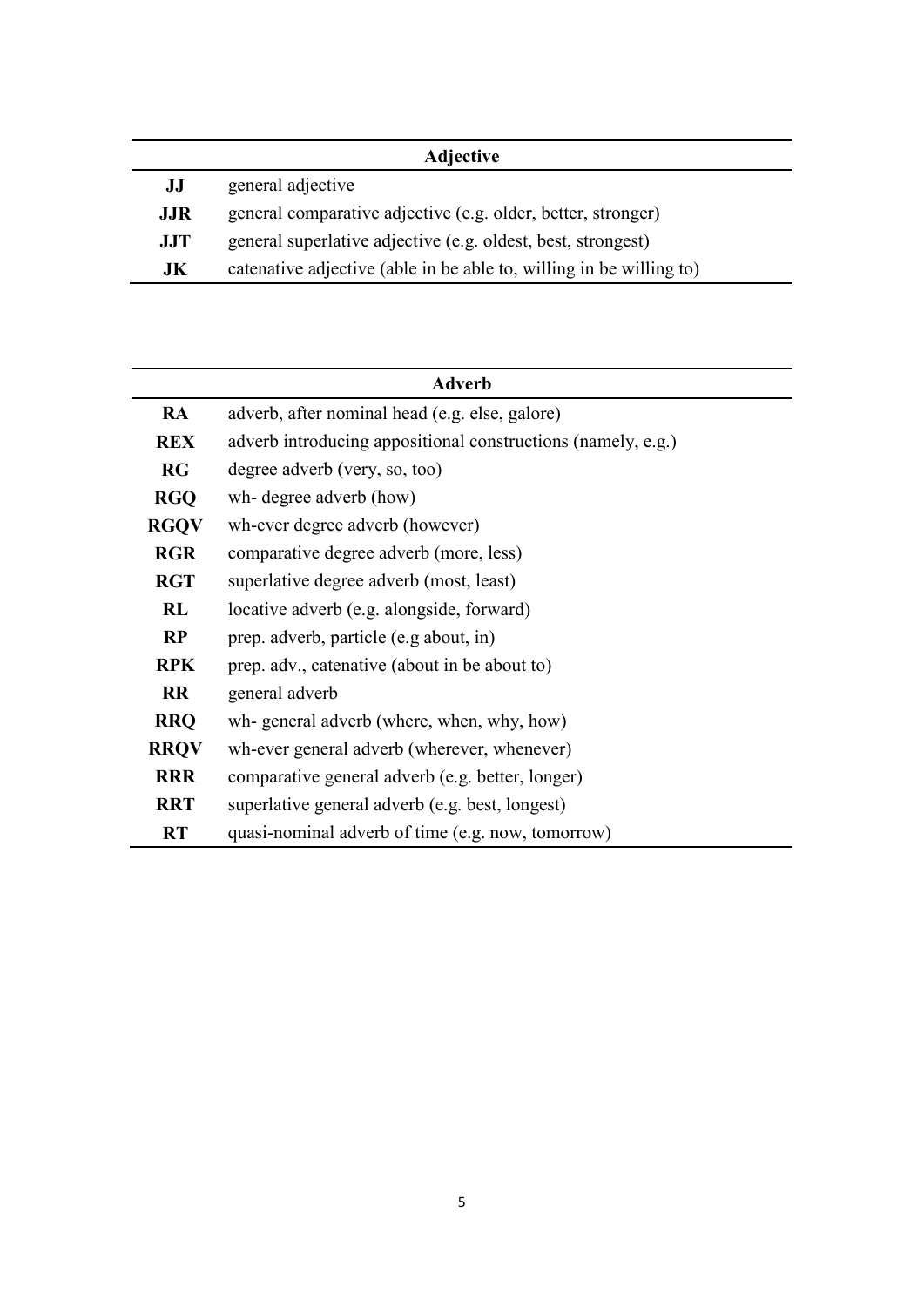<span id="page-5-0"></span>

| Conjunction    |                                                               |
|----------------|---------------------------------------------------------------|
| CC             | coordinating conjunction (e.g. and, or)                       |
| CCB            | adversative coordinating conjunction (but)                    |
| $\mathbf{CS}$  | subordinating conjunction (e.g. if, because, unless, so, for) |
| <b>CSA</b>     | as (as conjunction)                                           |
| <b>CSN</b>     | than (as conjunction)                                         |
| <b>CST</b>     | that (as conjunction)                                         |
| $\mathbf{CSW}$ | whether (as conjunction)                                      |

<span id="page-5-1"></span>

| Article |                                      |
|---------|--------------------------------------|
| AT      | article (e.g. the, no)               |
| AT1     | singular article (e.g. a, an, every) |

<span id="page-5-2"></span>

| <b>Determiner</b>           |                                                                          |
|-----------------------------|--------------------------------------------------------------------------|
| DA                          | after-determiner or post-determiner capable of pronominal function (e.g. |
|                             | such, former, same)                                                      |
| DA1                         | singular after-determiner (e.g. little, much)                            |
| DA <sub>2</sub>             | plural after-determiner (e.g. few, several, many)                        |
| <b>DAR</b>                  | comparative after-determiner (e.g. more, less, fewer)                    |
| <b>DAT</b>                  | superlative after-determiner (e.g. most, least, fewest)                  |
| <b>DB</b>                   | before determiner or pre-determiner capable of pronominal function (all, |
|                             | half)                                                                    |
| D <sub>B2</sub>             | plural before-determiner (both)                                          |
| <b>DD</b>                   | determiner (capable of pronominal function) (e.g any, some)              |
| D <sub>D</sub> 1            | singular determiner (e.g. this, that, another)                           |
| D <sub>D</sub> <sub>2</sub> | plural determiner (these, those)                                         |
| <b>DDO</b>                  | wh-determiner (which, what)                                              |
| <b>DDQGE</b>                | wh-determiner, genitive (whose)                                          |
| <b>DDOV</b>                 | wh-ever determiner, (whichever, whatever)                                |